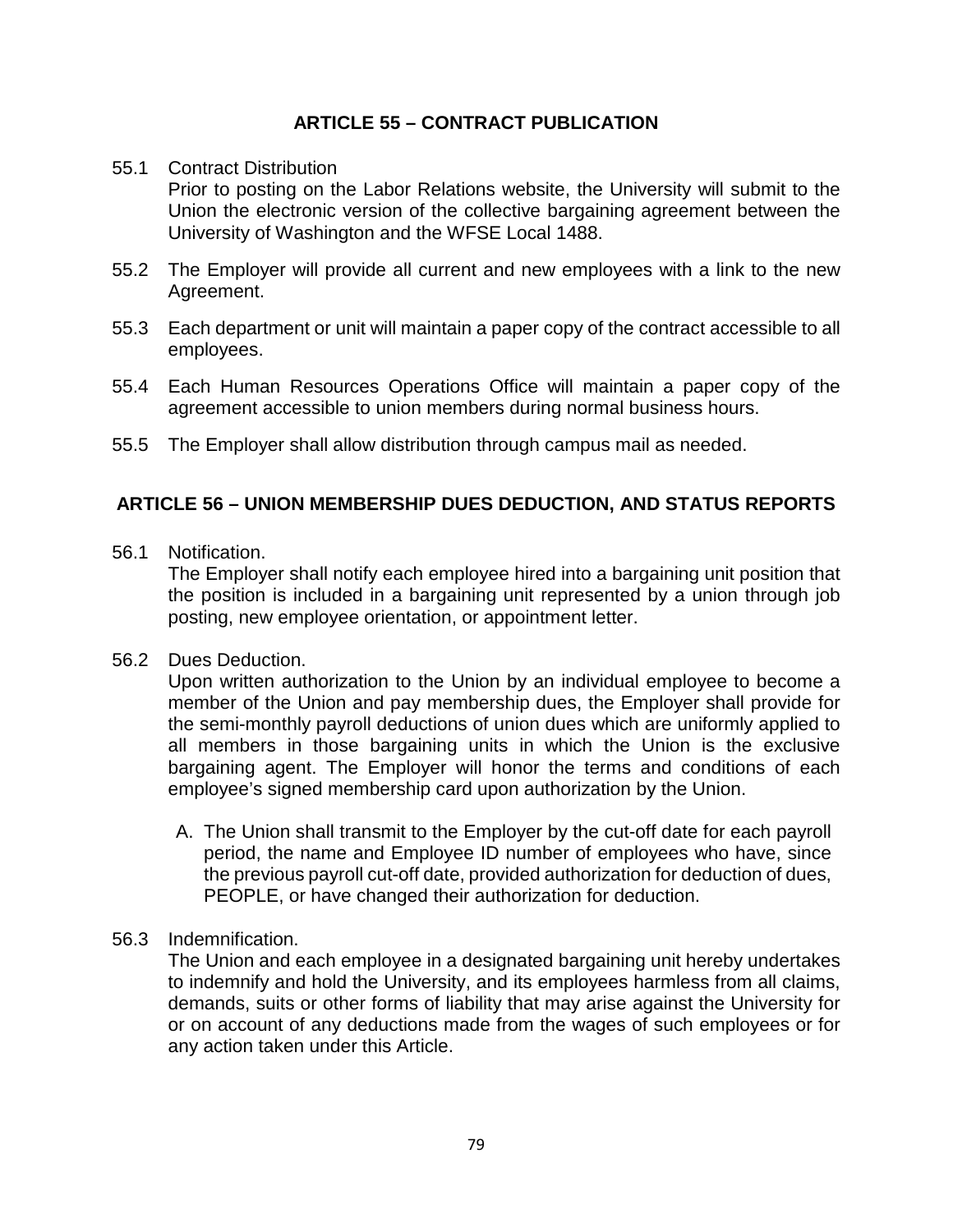#### 56.4 Remittance of Dues.

The Employer shall electronically transmit to the Union on the first bank working day after each payday all dues deducted for that pay period in those bargaining units for which the Union is the exclusive bargaining representative.

#### 56.5 Revocation.

An employee may revoke their authorization for payroll deduction of payments to the Union by written notice to the Employer and the Union in accordance with the terms and conditions of their signed membership card. Every effort will be made to end the deduction effective on the first payroll, and not later than the second payroll, after receipt by the Employer of confirmation from the Union that the terms of the employee's signed membership card regarding dues deduction revocation have been met.

#### 56.6 Voluntary PEOPLE Deduction.

During the term of this Agreement, the Employer shall deduct the sum specified from the pay of each member of the Union who voluntarily executes a political action contribution wage assignment authorization for PEOPLE (Public Employees Organized to Promote Legislative). When filed with the Employer, the authorization form will be honored in accordance with its terms. The amount deducted and an electronic roster of all employees using payroll deduction for voluntary political action contributions will be promptly transmitted to the Union by a separate check payable to its order. Upon issuance and transmission of a check to the Union, the Employer's responsibility shall cease with respect to such deductions. The Union and each employee authorizing the assignment of wages for the payment of voluntary political action contributions hereby undertakes to indemnify and hold the Employer harmless from all claims, demands, suits or other forms of liability that may arise against the Employer for or on account of any deduction made from the wages of such employee.

#### 56.7 Listing of Employees.

a. Authorized Use - All Reports

The information contained in the requested reports would be provided to each Union for the sole and exclusive purpose of enabling the Union to fulfill their representational responsibilities as the collective bargaining representative for the UW employees about whom the information is requested. No personally identifiable data will be published or shared by any Union, except among those within each Union with a need-to-know for the purpose of enabling the Union to fulfill its representational responsibilities as the collective bargaining representative for the University employees about whom the data or information is requested.

Information provided pursuant to this Section will be maintained by the Union in confidence according to the law. The Union will indemnify the Employer for any violations of employee privacy committed by the Union pursuant to this Section.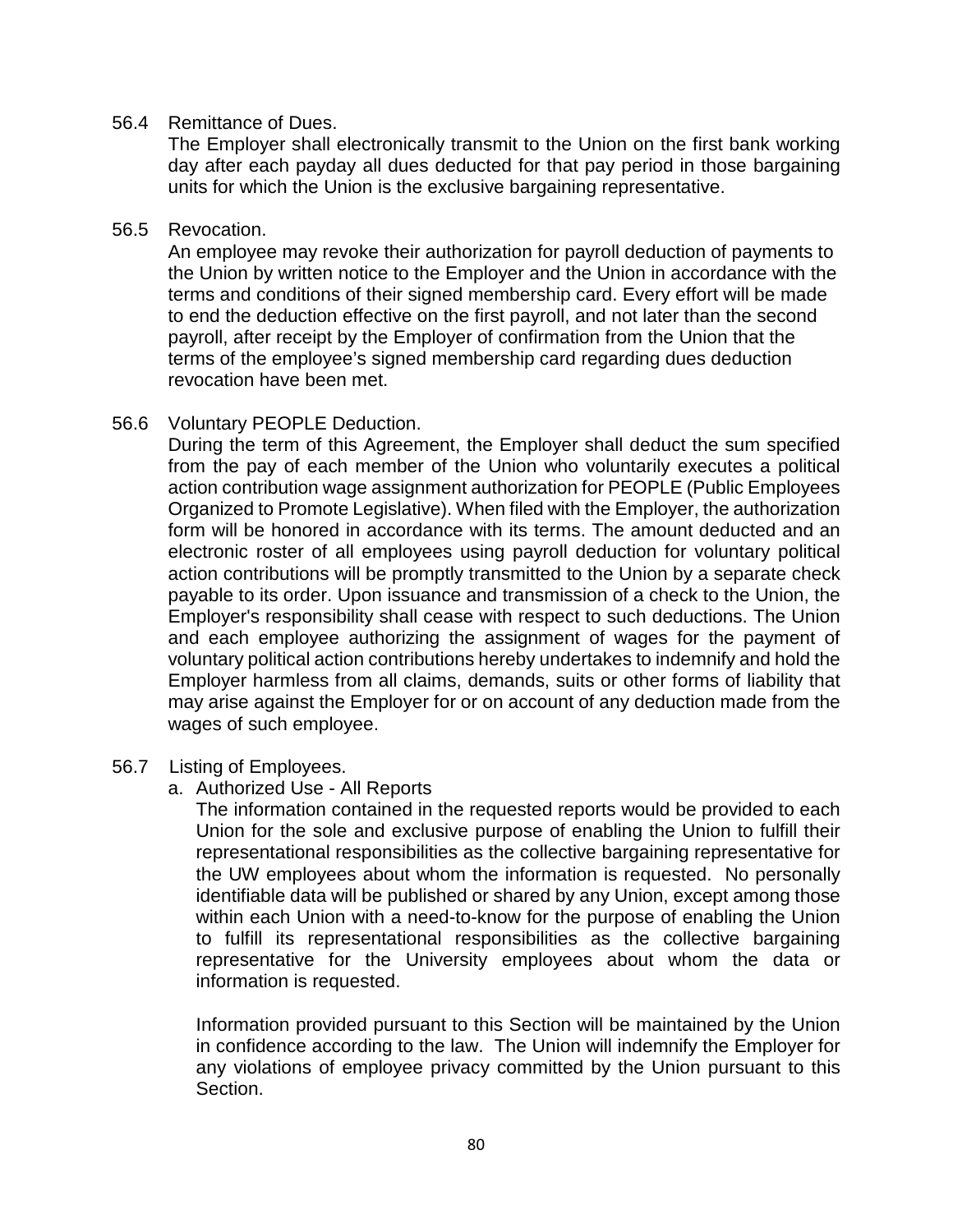## **Each pay period UW shall provide the following four reports electronically in EXCEL format**

## **A. Total Compensation and deductions**

Name Home Address Home phone Cell phone Work phone Work location (building) Work location (address) Work station or office (suite and/or number) Employee ID number Personal Email UW email UW mailbox Employment status Employment status effective date Job classification **Department** Pay grade Pay step Pay rate salary Hourly rate **Supervisor** Supervisor email Race Gender DOB Date of hire Job title Job class code Shift Deduction amount dues Deduction amount other Deduction amount PEOPLE Total wages for the pay period Total base pay for pay period Total overtime pay for pay period Total overtime hours per pay period Total hours worked in the pay period Days in the pay period Total hours for each class/type of differential and or/ premium pay for the pay period Total wages for each class/type of differential and or/ premium pay for the pay period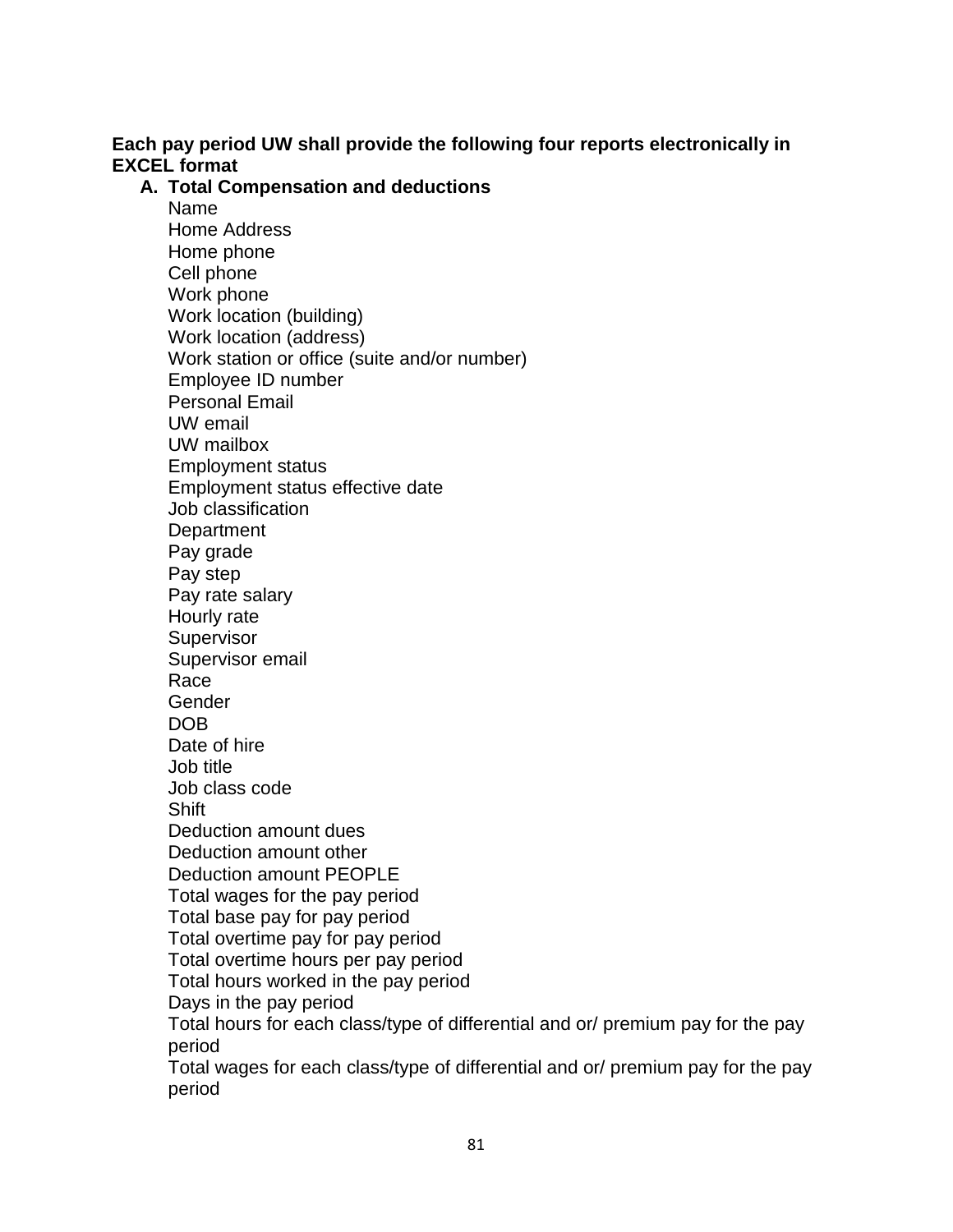Total wages year to date. Pension plan enrollment (which plan) Position number Medical plan enrollment (which plan) Bargaining Unit Total FTE Anniversary date (step date) Employment status (regular fulltime, regular part time, hourly, fixed duration part time, fixed duration full time)

### **B. All appointment list**

All information above with wages and codes organized by appointment including:

- a. ld by each worker.
- b. Appointment budget number(s)
- c. Beginning date
- d. End date
- e. Department and /or hiring unit
- f. College/Org name
- g. Job Classification
- h. Job Classification Code
- i. Full time salary or hourly rate
- j. Appointment/FTE Percentage
- k. Appointment status
- l. Appointment term
- m. Distribution line information.
- n. Position number
- o. Earnings in last pay cycle
- p. Hours worked in last pay cycle
- q. FTE in last pay cycle

#### **C. Change Report**

Name, Job classification, Job classification code, Department, Employee id, Original hire date, Status change date, Termination/separation date if any, Reason for status change, nature of status change, Reason for termination/separation LOA effective date, Nature of LOA New hire date New Hire